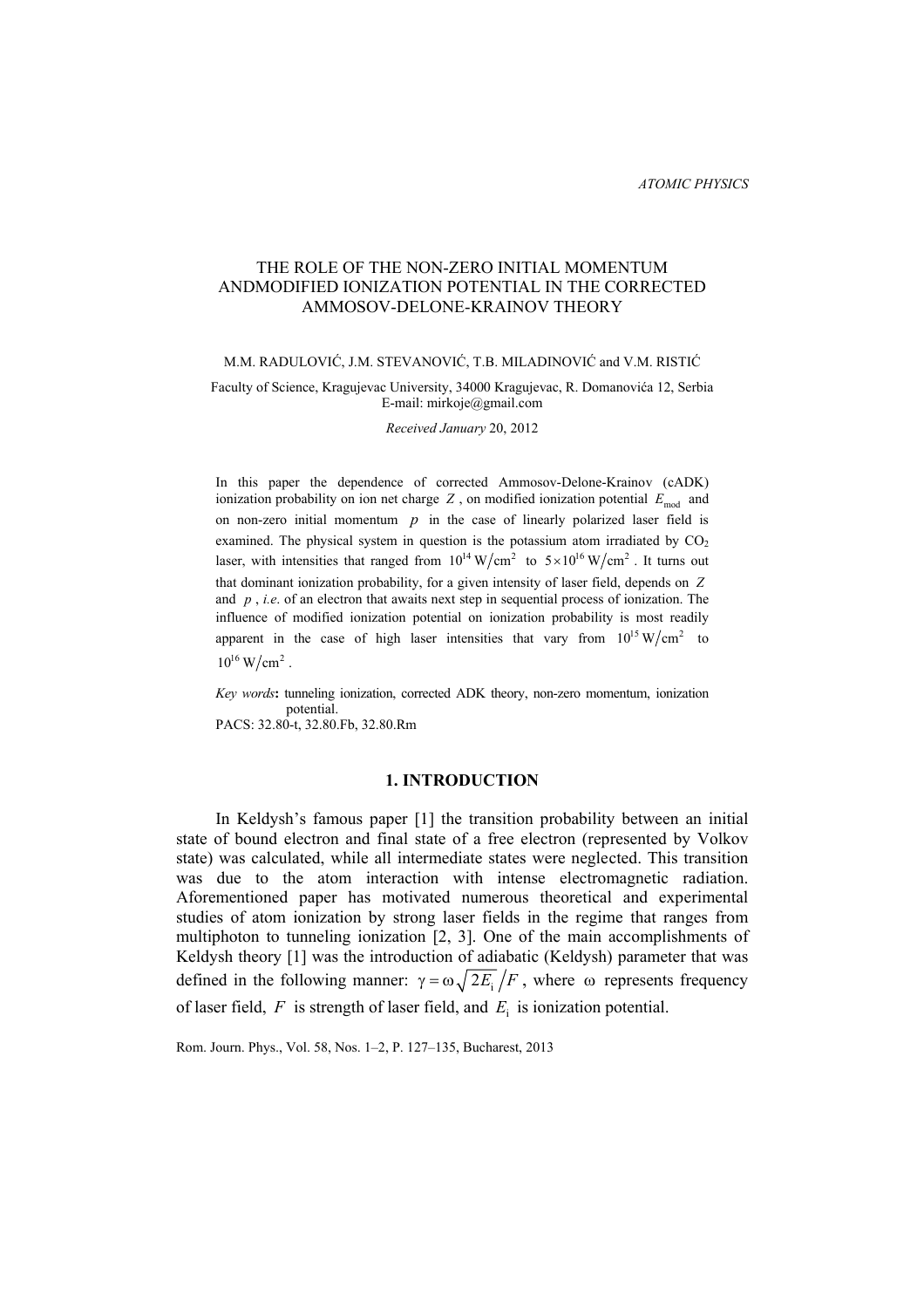The type of ionization is determined by value of Keldysh parameter  $\gamma$ : multiphoton ionization occurs for  $\gamma \gg 1$ , while tunneling ionization happens when  $\gamma \ll 1$ .

Perelomov, Popov and Terentev [4] developed a method for calculating the tunneling ionization probability of a bound state under the action of an alternating field (so-called *PPT theory*). When condition  $\gamma \ll 1$  is fulfilled, the electron is faced with practically stationary barrier:  $\omega \ll \omega$ ,  $(\omega_t = F / \sqrt{2E_t})$  is a tunneling frequency), so it can be assumed that changes in laser field are much slower than the tunneling time.

Afterwards, Ammosov, Delone and Krainov [5] further extended the results of PPT theory, and obtained a following formula for tunneling ionization probability

$$
W_{\text{ADK}} = \left(\frac{4 \text{ e } Z^3}{F n^{*4}}\right)^{2n^{*}-1} e^{-\frac{2Z^3}{3F n^{*3}}}.
$$
 (1)

where  $Z$  is ion net charge, while  $n^*$  is the effective principal quantum number.

Their theory was named ADK theory, and it has proved to be one of the main approaches in current theories of strong laser field physics. The basic tenet of that theory is an assumption that substantial ionization occurs within a period of time that is only a fraction of an optical cycle, so that the laser field can be regarded as quasi-static.

Throughout this paper the atomic unit system  $e = \hbar = m_e = 1$  will be used.

## **2. THE CORRECTED ADK IONIZATION PROBABILITY**

In original paper [5], the Coulomb interaction was neglected in process of calculating the turning point. The corrected form of ADK ionization probability (with that interaction included) was obtained in paper [6], and corresponding formula is as follows

$$
W_{\text{cADK}} = \left[ \frac{4 e Z^3}{F n^{*4}} \frac{1}{1 + \frac{2 Z F}{(p^2 + 2 E_i)^2} + \frac{Z^2 F^2}{2 E_i (p^2 + 2 E_i)^3}} \right]^{2n^{*}-1} e^{-\frac{2 Z^3}{3 F n^{*3}}}, \quad (2)
$$

where  $E_i = Z^2/(2n^2)$  is ionization potential, while *p* is non-zero initial momentum of ejected electrons.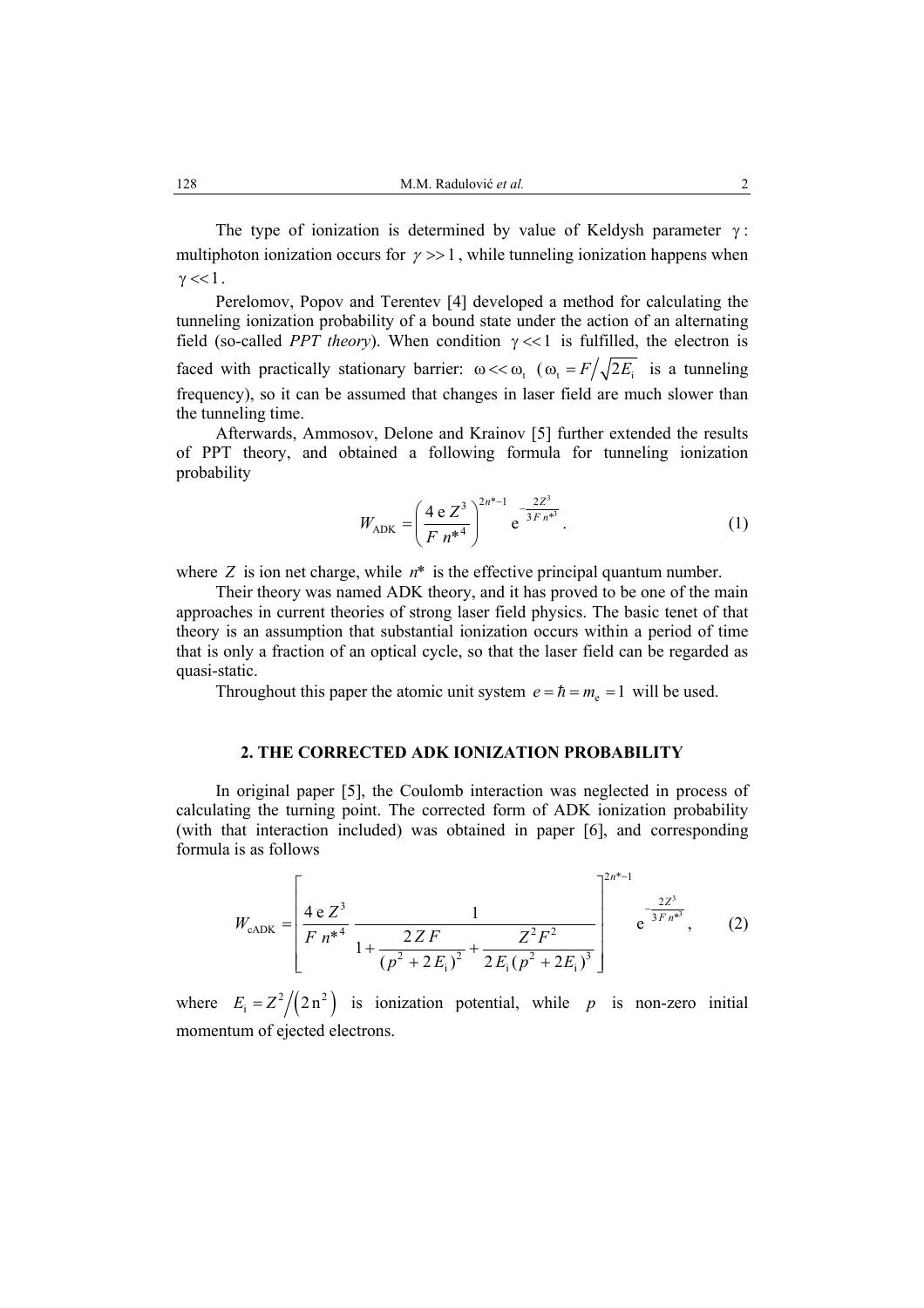As was shown in papers [7, 8], the non-zero momentum that electron possesses when leaving the atom has a significant influence on the ionization probability. Its exact expression was obtained in [7] and has a following form (in parabolic coordinates, that are defined as  $\xi = r + z$ ,  $\eta = r - z$ ,  $\phi = \arctan(y/x)$ where  $\xi, \eta \in [0, \infty]$  and  $\phi \in [0, 2\pi]$ ) as per [9]

$$
p(\eta) = \sqrt{-\frac{1}{4} + \frac{1}{2\eta} + \frac{1}{4\eta^2} + \frac{F\eta}{4}}.
$$
 (3)

Based on [8], as  $1/\eta \ll 1$ , the momentum (3) can be expanded into a power series (in order for momentum to have real values), and will have the following form

$$
p(\eta) = \frac{1}{2} \left( \sqrt{F \eta - 1} + \frac{1}{\eta \sqrt{F \eta - 1}} + \dots \right)
$$
 outside potential barrier  $\eta > \frac{1}{F}$ . (4)

Ionization potential  $E_i$  that figures in (2) will be modified because of the influence of external laser field, which causes the ionization. This will lead to following expression for modified ionization potential, obtained in [10]

$$
E_{\text{mod}} \approx \frac{Z^2 (n + 2F^2 Z^2)}{2n^3}.
$$
 (5)

Also, at low frequencies and for high intensities, tunneling becomes the dominant effect. Therefore, including the non-zero initial momentum and modified form of ionization potential  $E_{\text{mod}}$  will enable the better understanding of these processes within the framework of ADK theory.

After incorporating the determined quantities from Eq. (4) and Eq. (5) into formula for corrected ADK ionization probability (2), the following expression is obtained

$$
W_{\text{cADK}} = \left\{ \frac{4 \text{ e } Z^3}{F n^{*4}} \frac{1}{1 + \frac{2ZF}{\left[p^2(\eta) + 2E_{\text{mod}}(F, Z)\right]^2} + \frac{Z^2 F^2}{2E_{\text{mod}}\left[p^2(\eta) + 2E_{\text{mod}}(F, Z)\right]^3}} \right\} \times (6)
$$
  
 
$$
\times e^{-\frac{2Z^3}{3F n^{*3}} \frac{p^2(\eta) \gamma^3}{3\omega}}
$$

The additional term in exponent determines the kinetic-energy distribution of the ejected electrons during tunneling ionization, and it was first introduced in [11]. The additional term in exponent determines how the ionization probability depends on the initial momentum of an ejected electron.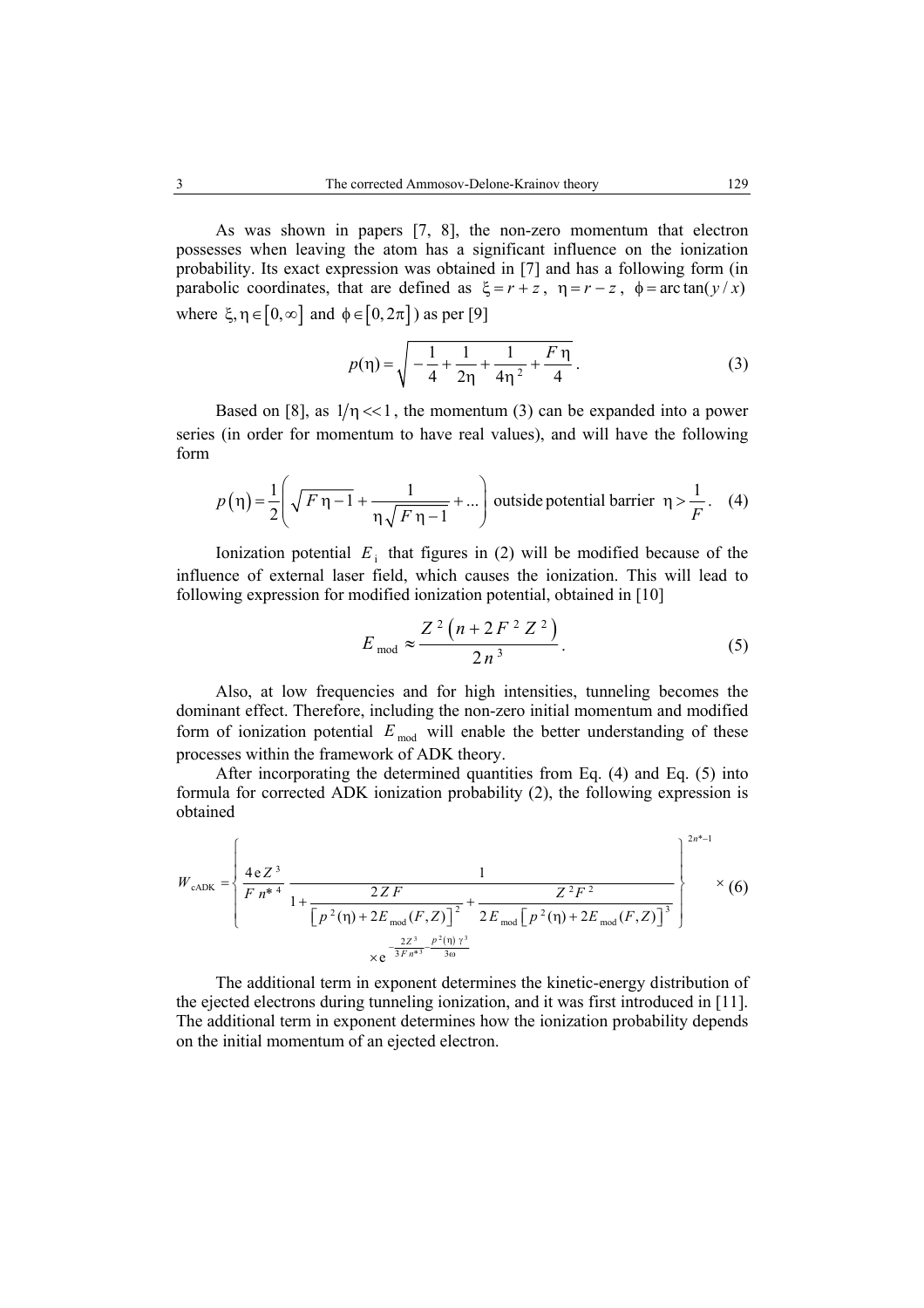The goal of this paper is to examine the dependence of ionization probability (6) on ion net charge  $Z$ , on modified ionization potential  $E_{mod}$  and on non-zero momentum  $p$  (that depends on a parabolic coordinate  $\eta$ ) in the case of linearly polarized intense field.

# **3. REMARKS ON THE BEHAVIOUR OF THE IONIZATION PROBABILITY**

Before the beginning of our discussion concerning the ionization probability, the value of Keldysh parameter  $\gamma$  will be examined. This parameter is shown at Fig. 1 for each ion net charge *Z* (ranges from 1 to 5) of potassium atom, at intensities that varies from  $10^{12}$  to  $10^{14}$ . Since  $CO<sub>2</sub>$  laser emits photons of wavelength  $\lambda = 10.6 \mu m$ , their energy has value of  $\omega = 0.004298$  a.u.

From Figure 1 is quite obvious that for all field intensities the value of  $\gamma$  will be less than 1, which indicates that the ionization occurs exclusively in the tunneling regime.



Fig. 1 **–** Dependence of Keldysh parameter on laser intensity, for different values of *Z* . Graph shows that values of  $\gamma$  lie within tunneling ionization limits.

One of the basic points of the ADK model is that the ionization probability depends critically on the ionization potential of an atom and on laser intensity [4, 5]. Ionization probabilities (6) are calculated for a potassium atom, for different ion net charges Z, and for non-zero initial momentum  $p(\eta)$  in linearly polarized laser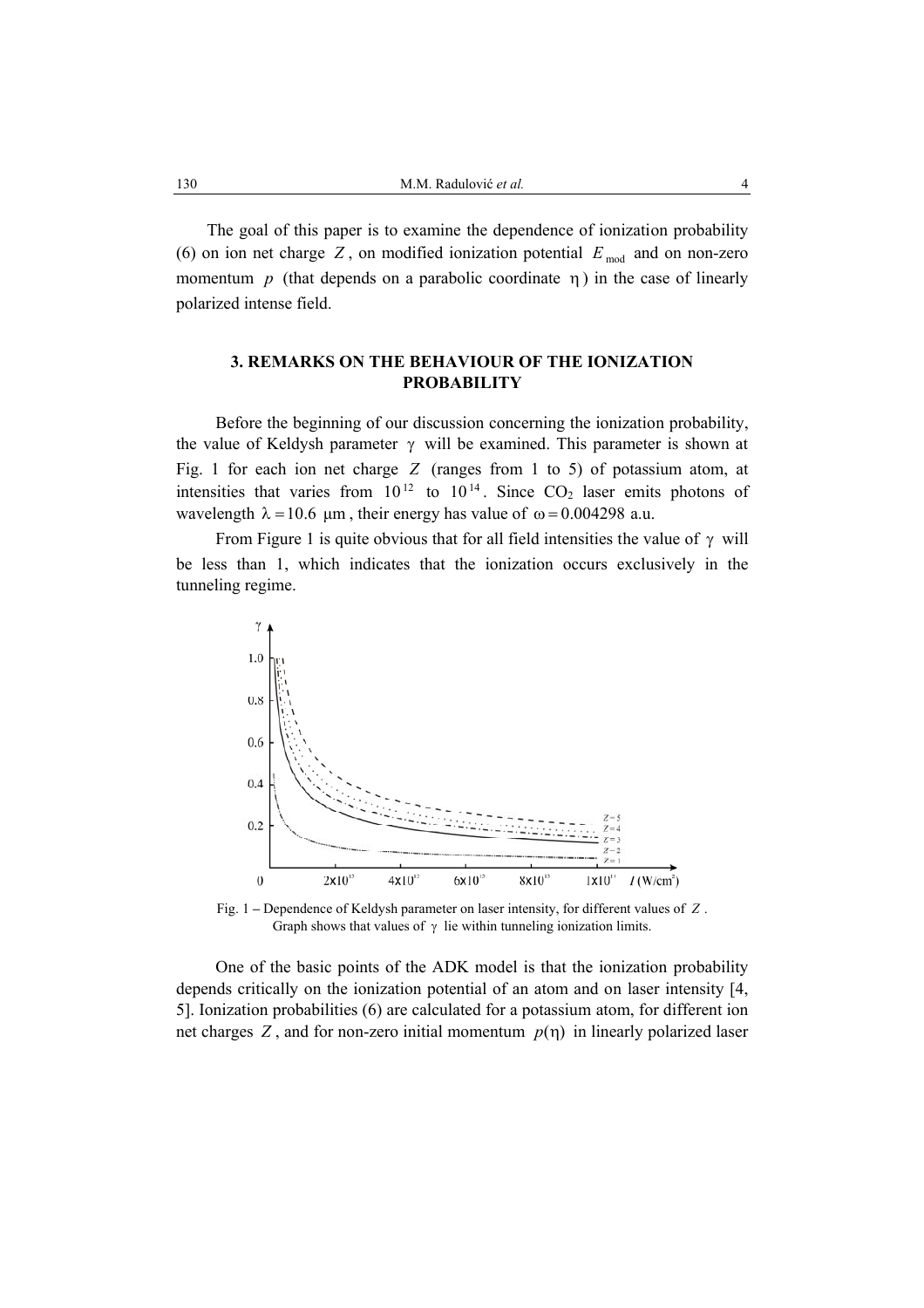field [7]. The parabolic coordinate  $\eta$  has a lower limit value that is dependent on field strength according to expression:  $\eta \sim 1/F$  (a. u.), and its values are listed in Table 1 for appropriate laser intensities. It is important to emphasize that the limit values for  $\eta$  were chosen in order for  $p(\eta)$  to have real values.

Lower limit values for parabolic coordinate n and appropriate laser intensities

| $I(W/cm^2)$ | $10^{12}$ | $10^{14}$ | $10^{1}$ | $10^{16}$ |                                                            |
|-------------|-----------|-----------|----------|-----------|------------------------------------------------------------|
|             |           |           |          |           | 185.455   58.6459   18.5455   5.86459   1.85455   0.586459 |

The calculation of ionization probability (6) also includes the range of laser intensities from  $10^{14}$  W/cm<sup>2</sup> to  $10^{16}$  W/cm<sup>2</sup>, and also the different modified ionization potential  $E_{\text{mod}}$  for each one of available electrons.

# **4. RESULTS AND DISCUSSION**

On the graphs that follow (Figs. 2−5) the ionization probabilities (6) are shown for each of the electrons of potassium atom whose effective quantum number is  $n^*=3$ , while  $E_{mod}$  and  $Z$  vary [12]. Also, the influences of unmodified and modified ionization potential (5) are shown side-by-side for prevailing ionization probability and can be compared for the first time.

It should be remembered that there is only one electron in the open fourth shell of potassium atom, and the case of its ionization  $Z = 1$  has been studied in detail and discussed in paper [7]; there, it was noticed that valence electron can be ionized easily even at lower field intensities  $\sim 10^{12}$ .

So in this paper a special attention will be given to ionization of four electrons that lie in atomic orbital 3p. The first ionized electron belongs to a closed shell of K atom, and because this electron has a higher value of ionization potential compared to one of valence electron in atomic orbital 4s, field intensity needs to be much higher in order to break this stable shell. Therefore, for starting laser intensity is chosen a value  $2 \times 10^{14}$  W/cm<sup>2</sup>, Fig. 2. It is quite obvious that the greatest ionization probability is for the first electron in 3p orbital, Fig. 2a. From the Fig. 2b can be seen that influence of  $E_{mod}$  on ionization probability is negligible because the specified laser field intensity has relatively low value.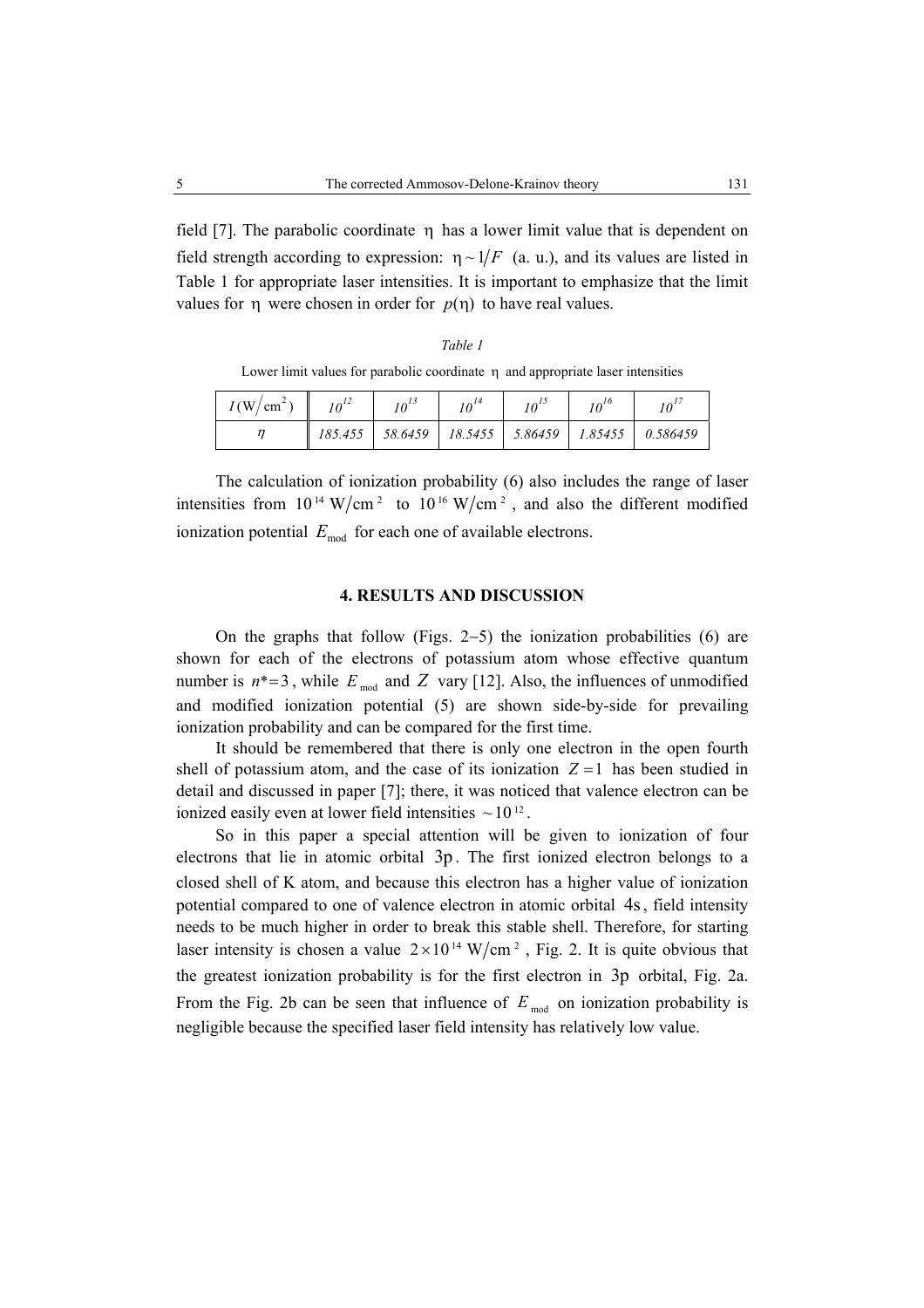

Fig. 2–(a) Ionization probability dependence on  $\eta$  coordinate at laser intensity of  $I = 2 \times 10^{14} \text{ W/cm}^2$ . for each of four ionized electrons in orbital 3p . It is obvious that the greatest probability is for  $Z = 2$ . (b) The influence of both  $E_i$  and  $E_{\text{mod}}$  on ionization probability for  $Z = 2$ .

After the first electron from 3p orbital leaves the atom, the ionization of a second electron in this sequential ionization process requires the higher laser intensity of  $10^{15}$  W/cm<sup>2</sup>, because it has a greater ionization potential. Consequently, for that intensity this electron has the greatest ionization probability, Fig. 3. The influence of  $E_{mod}$  on ionization probability is similar for  $Z = 2$  and  $Z = 3$  at lower intensities. However, as  $\eta$  is lower, laser intensity is higher, see Table 1, and dominance of  $E_{mod}$  for  $Z = 3$  can readily be seen, Fig. 3b.



Fig. 3 – (a) Ionization probability dependence on  $\eta$  coordinate at laser intensity of  $I = 10^{15}$  W/cm<sup>2</sup> for each of four ionized electrons in orbital 3p . It is obvious that the greatest probability is for  $Z = 3$ . (b) The influence of both  $E_i$  and  $E_{\text{mod}}$  on ionization probability for  $Z = 3$ .

The situation is similar for other two electrons, whose ionization probabilities are depicted at Figs. 4 and 5. When  $I = 5 \times 10^{15}$  W/cm<sup>2</sup>, the ionization probability is dominant for  $Z = 4$ , Fig. 4a, while from Fig. 4b is obvious that modified ionization potential exercises much greater influence on the ionization probability then before.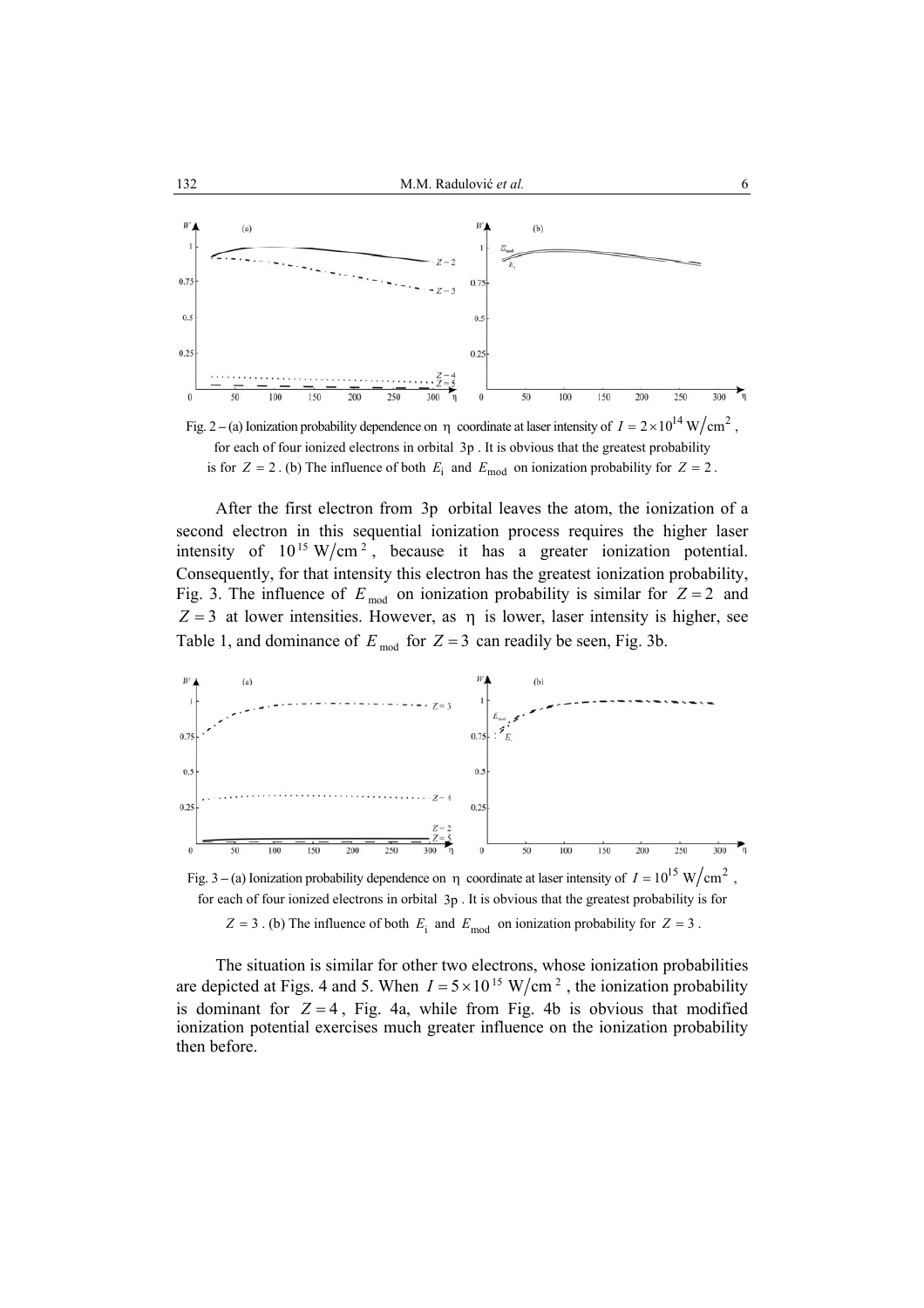

Fig. 4 – (a) Ionization probability dependence on  $\eta$  coordinate at laser intensity of  $I = 5 \times 10^{15} \text{ W/cm}^2$ , for each of four ionized electrons in orbital 3p . It is obvious that the greatest probability

is for  $Z = 4$ . (b) The influence of both  $E_i$  and  $E_{\text{mod}}$  on ionization probability for  $Z = 4$ .

In Fig. 5b, because of high intensity  $I = 5 \times 10^{16} \text{ W/cm}^2$ ,  $E_{\text{mod}}$  will significantly influence the ionization probability, so there is marked difference between two lines where  $E_{mod}$  dominates over an unmodified ionization potential  $E_i$ .



Fig. 5 – (a) Ionization probability dependence on η coordinate at laser intensity of  $I = 5 \times 10^{16}$  W/cm<sup>2</sup>. for each of four ionized electrons in orbital 3p . It is obvious that the greatest probability is for  $Z = 5$ . (b) The influence of both  $E_i$  and  $E_{\text{mod}}$  on ionization probability for  $Z = 5$ .

Above results seem logical, since for every succeeding electron modified ionization potential  $E_{mod}$  increases: for  $4s<sup>1</sup>$  electron its value is 0.16 (in a.u.), for  $3p^6$  electron it is 1.17, for  $3p^5$  electron it is 1.77, for  $3p^4$  electron it is 3.62, and, finally, for  $3p^3$  electron it is 9.77. These values are obtained from (5), based on the standard values for unmodified ionization potential  $E_i$ , taken from [13]. The remaining electrons of potassium were neglected because their ionization would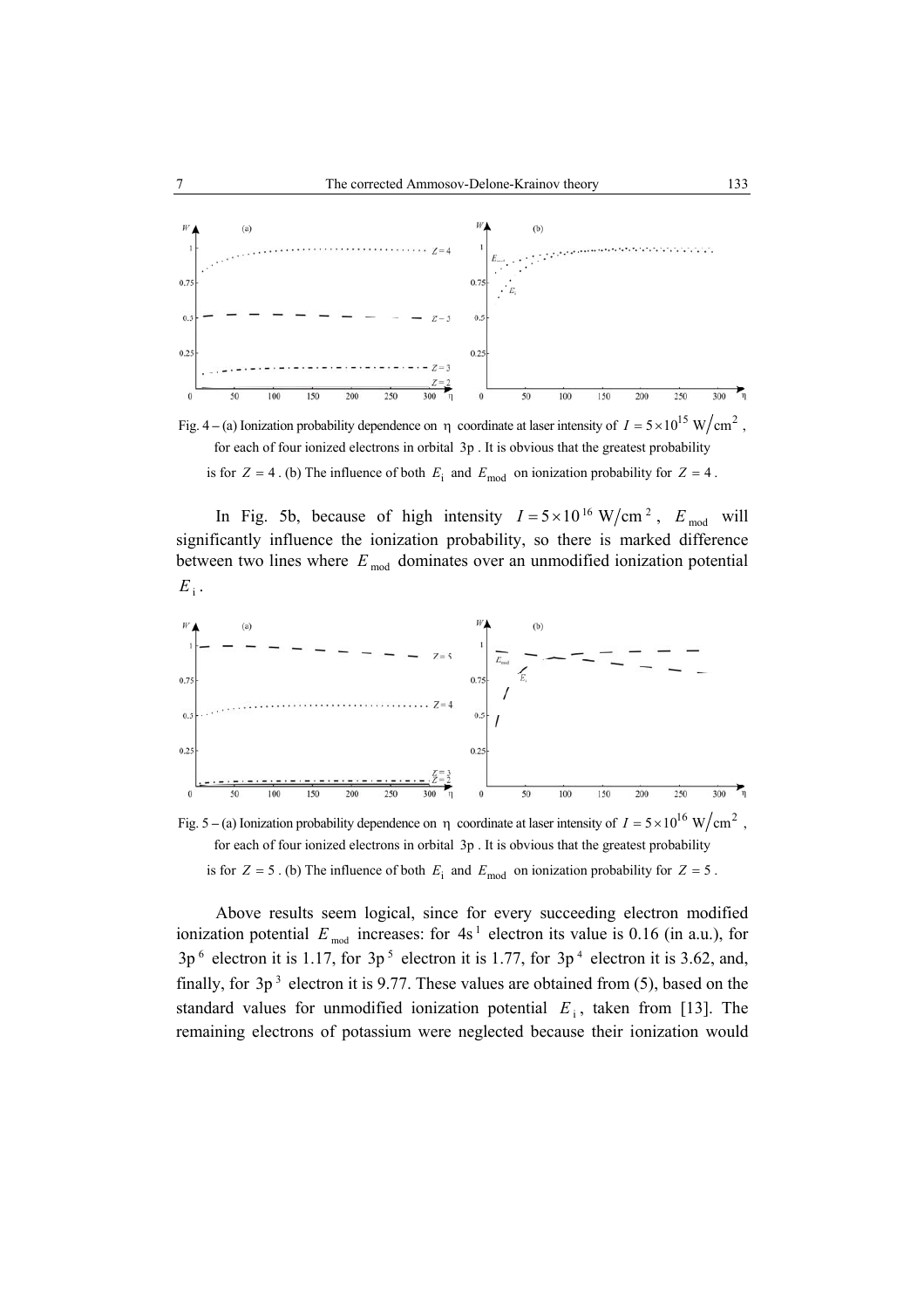require the field intensities far greater than  $10^{18}$  W/cm<sup>2</sup>, which would belong to the domain of relativistic intensities.

#### **5. CONCLUSION**

It is evident that formula for ionization probability has been constantly improved upon, in order to gain a better agreement between current state of theory and recently performed experiments (with constantly increasing laser intensities).

We calculated the ionization probabilities for potassium atom, for different ion net charges  $Z$ , and for non-zero initial momentum  $p(\eta)$  in linearly polarized laser field. These calculations also included the range of laser intensities that varied from  $10^{14}$  W/cm<sup>2</sup> to  $10^{16}$  W/cm<sup>2</sup>, and a modified ionization potential  $E_{mod}$  for each one of separable electrons in 3p atomic orbital. The lower limit values for parabolic coordinate  $\eta$  in Table 1 were chosen according to the condition:  $\eta \sim 1/F$ in order for η to have real values. From Figs. 2-5 it can easily be discerned that a dominant ionization probability, for a given intensity of laser field, depends on *Z* , *i.e.* of an electron that awaits next step in sequential process of ionization.

The influence of modified ionization potential on ionization probability is most readily apparent in the case of high laser intensities that vary from  $10^{15}$  W/cm<sup>2</sup> to  $10^{16}$  W/cm<sup>2</sup>.

*Acknowledgements*. This work has been supported in part by the Ministry of Science and Technological Development, Republic of Serbia (Project 171021).

#### REFERENCES

- 1. L.V. Keldysh, *Ionization in the Field of a Strong Electromagnetic Wave*, Soviet Physics JETP **20**, 1307-1314 (1965).
- 2. F. Yergeau, S.L. Chin and P. Lavigne, *Multiple ionisation of rare-gas atoms by an intense CO2 laser (1014 W cm*−*<sup>2</sup> )*, J. Phys. B: At. Mol. Phys. **20**, 723–739 (1987).
- 3. W. Xiong and S.L. Chin, *Tunnel ionization of K and Xe by an intense CO<sub>2</sub> laser*, Soviet Physics JETP **99**, 481–487 (1991).
- 4. A.M. Perelomov, V.S. Popov and M.V. Terentev, *Ionization of atoms in an alternating electric field*, Soviet Physics JETP **23**, 924–934 (1966).
- 5. M.V. Ammosov, N.B. Delone and V.P. Krainov, *Tunnel ionization of complex atoms and of atomic ions in an alternating electromagnetic field*, Soviet Physics JETP **64**, 1191–1194 (1986)
- 6. V.M. Ristić, M.M. Radulović and V.P. Krainov, *Improved treatment of the turning point in tunnel ionization of atoms in a low-frequency electromagnetic field*, Laser Physics **8**, 928–932 (1998).
- 7. V.M. Ristić, T.B. Miladinović and M.M. Radulović, *Analyzing the Transition Rates of the Ionization of Atoms by Strong Fields of a CO2 Laser Including Nonzero Initial Momenta*, Laser Physics **18**, 1183–1187 (2008).